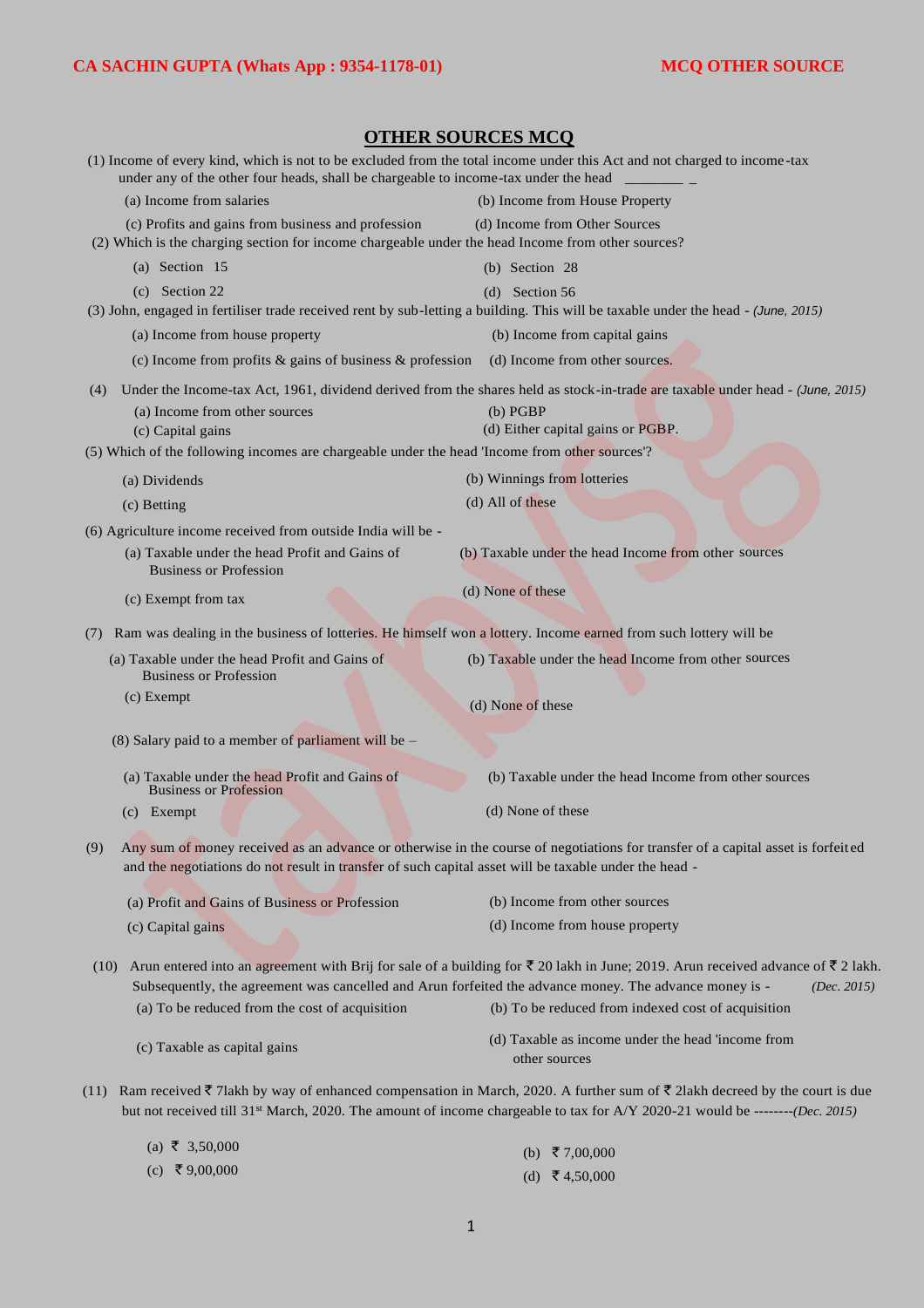- 
- (12) Shashi received  $\text{\textsterling}10,000$  as directors fee from a company. This amount will be taxable under the head (a) Profit and Gains of Business or Profession (c) Exempt (b) Income from other sources (d) None of these (13) An assessee earned interest on post office savings bank account :  $\overline{56,000}$ . Such sum shall be taxable under the head: (a) Salaries (c) Capital Gains (b) Profit & Gains of Business & Profession (d) Income from Other Sources (14) Ram owned a machinery. He let it on hire to Raghav for  $\overline{(}2,40,000$  p.a. Such amount shall be taxable under head: (a) Income from other sources (c) Income from Business and profession (b) Income from house property (d) Any of the above (15) Income from letting on hire of plant, machinery or furniture is chargeable under the head - (a) Income from other sources. (c) Capital Gains. (b) Profits and gains of Business or Profession. (d) Either (a) or (b) (16) Under which head income from letting on hire of machinery etc. will be taxed if the same is not chargeable under the head 'Profits and gains of Business and Profession' (a) Income from Other Sources. (c) Capital Gains (b) Salaries (d) Income from House Property
- (17) Income earned by an assessee from letting on hire machinery, plant or furniture belonging to him and also buildings, and where letting of buildings is inseparable from the letting of the said machinery, plant or furniture shall be taxable under the head:

| (a) Income from other sources           | (b) Income from house property |
|-----------------------------------------|--------------------------------|
| (c) Income from Business and profession | (d) Any of the above           |

(18) Any sum received by employer from employees as contribution to certain funds is taxable under the head:

(a) Salaries (c) Capital Gains (b) Profit & Gains of Business & Profession (d) Income from Other Sources

#### **DIVIDEND, DEEMED DIVIDEND AND ITS TAXABILITY**

(19) Amount paid to or received by a shareholder in proportion to its shareholding in a company out of the total sum so distributed is known as:

| (a) Share                                | (b) Dividend                                                                                                                      |
|------------------------------------------|-----------------------------------------------------------------------------------------------------------------------------------|
| $(c)$ Bonus                              | (d) Profit                                                                                                                        |
| of dividend or bonus units is known as : | (20) The date fixed by a company for entitlement of dividend or by a mutual fund administration/specified company for entitlement |

| (a) Due date                            | (b) Record date                                                                                                                                 |
|-----------------------------------------|-------------------------------------------------------------------------------------------------------------------------------------------------|
| (c) Expiry date                         | (d) None of these                                                                                                                               |
| Calculate the amount chargeable to tax. | (21) Rashmi held 1,000, 12% Preference shares of $\bar{\xi}100$ each in Rose Ltd. Dividend was received by her on 25 <sup>th</sup> March, 2020. |

(a) Exempt (b)  $\bar{x}$ 12,000 (c)  $\bar{x}$ 120 (d) None of the above

(22) Deemed dividends as given in Section 2(22), which provides" dividend" includes \_

(a) Distribution of accumulated profits, entailing (b) release of assets by the company to its shareholders. Distribution of debentures/ deposit-certificates to shareholders or bonus shares to preference shareholders to an extent to which the company possesses accumulated profits.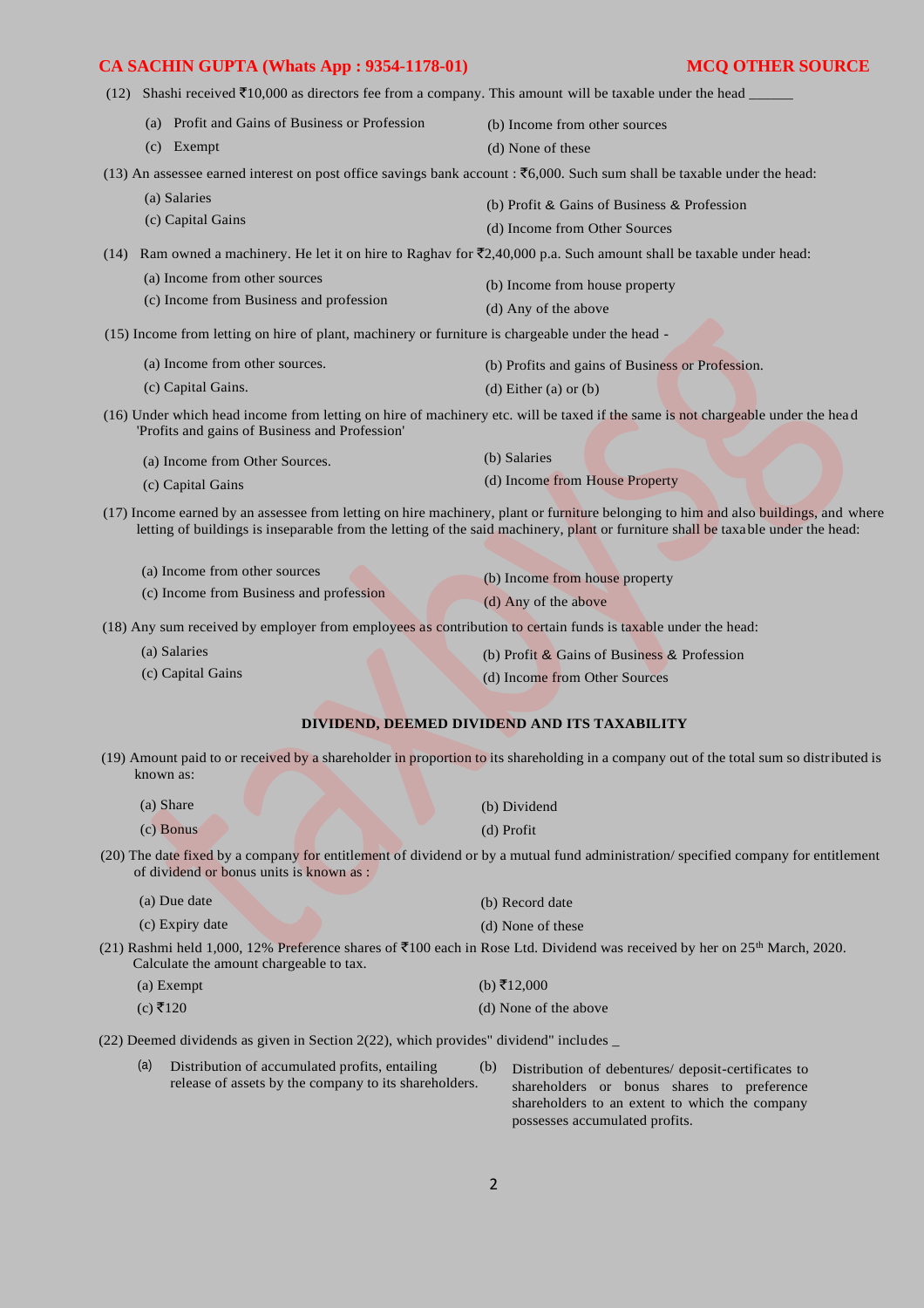|      | (c) | Distribution to shareholders on liquidation to<br>the , extent to which the distribution is<br>attributable to the accumulated profits of the<br>company immediately before its liquidation.                                                                                                                                                   | (d) All of the above.                   |                |             |
|------|-----|------------------------------------------------------------------------------------------------------------------------------------------------------------------------------------------------------------------------------------------------------------------------------------------------------------------------------------------------|-----------------------------------------|----------------|-------------|
| (23) |     | Which of the following distributions by a company to its shareholders are not considered as deemed dividends?                                                                                                                                                                                                                                  |                                         |                |             |
|      |     | (a) Debentures<br>(c) Shares issued for full cash consideration                                                                                                                                                                                                                                                                                | (b) Debenture Stock<br>(d) Bonus shares |                |             |
| (24) |     | A private limited company engaged in manufacturing activity had general reserve of ₹20 lakh. It granted a loan of ₹5 lakh to a<br>director who held 13% shareholding cum voting rights in the company. The said loan was re-paid by him before the end of the<br>year. The amount of deemed dividend arising out of the above transaction is - |                                         |                | (Dec. 2015) |
|      |     | $(a)$ ₹ 2,60,000                                                                                                                                                                                                                                                                                                                               | (b) ₹ 2,40,000                          |                |             |
|      |     | $(c)$ ₹ 5,00,000                                                                                                                                                                                                                                                                                                                               | $(d)$ Nil.                              |                |             |
| (25) |     | Mr. X resident individual 45 years of age gives the following information pertaining to the assessment year 2020-21 :<br>Particulars<br>Dividend from shares of Indian company on which the company has paid dividend<br>distribution tax $\frac{\mu}{s}$ 115-0                                                                                |                                         | ₹<br>12,50,000 |             |
|      |     | Expenses incurred on collecting such dividends                                                                                                                                                                                                                                                                                                 |                                         | 12,500         |             |
|      |     | Determine the amount of Total Income and tax liability for the assessment year 2020-21.                                                                                                                                                                                                                                                        |                                         |                |             |
|      |     | $(a)$ ₹ 26,000                                                                                                                                                                                                                                                                                                                                 | (b) ₹ Nil                               |                |             |
|      |     | $(c)$ ₹ 13,000                                                                                                                                                                                                                                                                                                                                 | $(d)$ ₹ 1,30,000                        |                |             |
|      |     | (26) X Ltd. reduced its share capital and for that distributed to its shareholders an amount of $\bar{\tau}$ 55,00,000. The company possessed<br>accumulated profits of $\overline{5}$ 35,00.000 as on the date of distribution. What shall be the amount to be assesseed as deemed dividend?                                                  |                                         |                |             |

| (a) ₹ 55,00,000 | (b) ₹ 35,00,000 |
|-----------------|-----------------|
| (c) ₹ 20,00,000 | $(d)$ NIL       |

(27) ABC Pvt. Ltd. gave a loan of  $\overline{5}$  5,00,000 to its shareholder. The shareholder was the beneficial owner of equity shares of the company as he held 14% of the voting power of the Company. The company possessed accumulated profits of  $\bar{\tau}$  3,00,000 as on the date of advancement of loan. What shall be the amount to be assesseed as deemed dividend?

| (a) ₹ 5,00,000 | (b) ₹ 3,00,000 |
|----------------|----------------|
| (c) ₹ 2,00,000 | $(d)$ NiL      |

(28) ABC Ltd. gave a loan of  $\overline{\xi}$  9,00,000 to its shareholder. The shareholder was the beneficial owner of equity shares of the company as he held 12% of the voting power of the Company. The company possessed accumulated profits of  $\bar{\tau}$  1,00,000 as on the date of advancement of loan. What shall be the amount to be assesseed as deemed dividend?

 $(a)$  ₹ 9,00,000

 $(c)$  ₹ 8,00,000

(29) As per section 2(22)(e), loan/ advances given by a closely held company to a concern in which its shareholder has substantial interest, then to the extent of accumulated profits held by the private company (capitalised accumulated profits not included), it shall be considered as deemed dividend . A person is deemed to have a substantial interest:

 $(b)$  ₹ 1,00,000 (d) NIL

| (a) If he holds 20% of voting power (equity shares) in the | (b) If he is beneficially entitled to 20% or more of |
|------------------------------------------------------------|------------------------------------------------------|
| company:                                                   | the income of such concern.                          |
| (c) Either (a) or (b)                                      | (d) None of these.                                   |

- Either (a) or (b)
- (30) ABC Pvt. Ltd. gave a loan of  $\overline{5}9,00,000$  to PQR & Co. 'C', a shareholder of ABC Pvt. Ltd. was holding 20% of the voting power (equity shares) in the concern PQR & Co. The company possessed accumulated profits of  $\bar{\tau}$  5,20,000 as on the date of advancement of loan to the PQR & Co. What shall be the amount to be assesseed as deemed dividend ?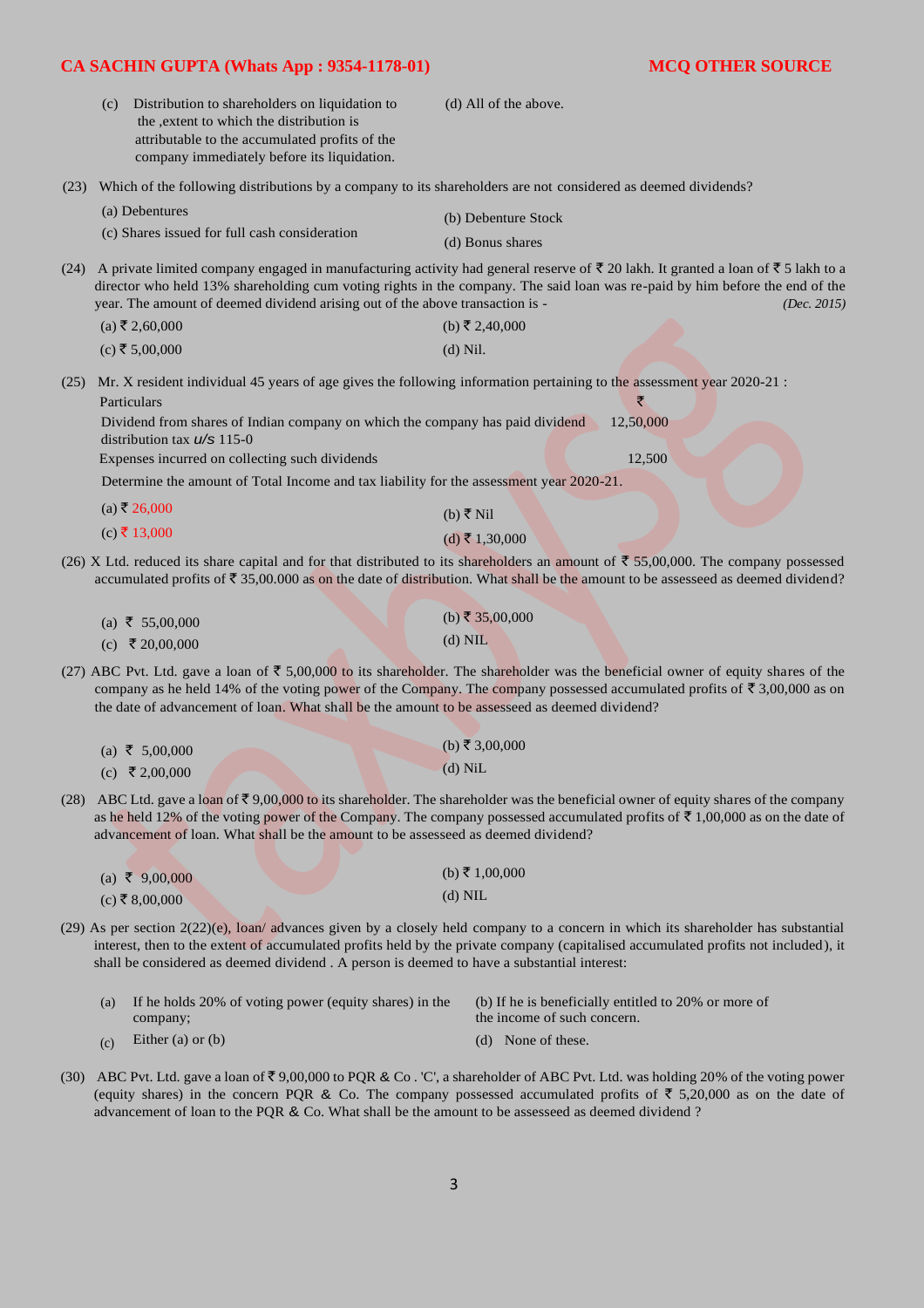| CA SACHIN GUPTA (Whats App: 9354-1178-01)                                                           | <b>MCQ OTHER SOURCE</b>                                                                                                                                                                                                                                                         |
|-----------------------------------------------------------------------------------------------------|---------------------------------------------------------------------------------------------------------------------------------------------------------------------------------------------------------------------------------------------------------------------------------|
| (a) ₹ 3,80,000                                                                                      | (b) ₹9,00,000                                                                                                                                                                                                                                                                   |
| ₹ 5,20,000<br>(c)                                                                                   | $(d)$ NiL                                                                                                                                                                                                                                                                       |
|                                                                                                     |                                                                                                                                                                                                                                                                                 |
| loan to PQR & Co., then what shall be the amount to be assesseed as deemed dividend?                | (31) ABC Pvt. Ltd. gave a loan of $\xi$ 9,00,000 to PQR & Co. The company possess nil accumulated profits as on the date of advancement of                                                                                                                                      |
| (a) ₹ 3,80,000                                                                                      | (b) ₹9,00,000                                                                                                                                                                                                                                                                   |
| $(c)$ ₹ 5,20,000                                                                                    | $(d)$ NiL                                                                                                                                                                                                                                                                       |
| advancement of loan to PQR & Co., then what shall be the amount to be assesseed as deemed dividend? | (32) ABC Pvt. Ltd. gave a loan of $\overline{\xi}$ 9,00,000 to PQR & Co. The company possess accumulated profits of $\overline{\xi}$ 11,00,000 as on the date of                                                                                                                |
| ₹ 3,80,000<br>(a)                                                                                   | (b) ₹9,00,000                                                                                                                                                                                                                                                                   |
| ₹ 5,20,000<br>(c)                                                                                   | $(d)$ NiL                                                                                                                                                                                                                                                                       |
|                                                                                                     |                                                                                                                                                                                                                                                                                 |
| (33)                                                                                                | Dividend received from a foreign company (net) $\bar{\tau}$ 8,000. Nothing has been paid to the Government of India out of tax deducted at<br>source. Calculate the amount to be included while computing income under the head 'Income from Other Sources'.                    |
| $(a)$ NIL                                                                                           | (b) ₹ 8,000                                                                                                                                                                                                                                                                     |
| $(c)$ ₹ 11,428                                                                                      | (d) ₹ 2,400                                                                                                                                                                                                                                                                     |
| (34) The maximum limit of exemption is case of lotteries or crossword puzzles or card game is :     |                                                                                                                                                                                                                                                                                 |
| ₹ 2,500<br>(a)                                                                                      | ₹ 50,000<br>(b)                                                                                                                                                                                                                                                                 |
| ₹ 10,000<br>(c)                                                                                     | ₹ $5,000$<br>(d)                                                                                                                                                                                                                                                                |
| The maximum limit of exemption in case of horse races is:<br>(35)                                   |                                                                                                                                                                                                                                                                                 |
| ₹ 2,500<br>(a)                                                                                      | ₹ $10,000$<br>(b)                                                                                                                                                                                                                                                               |
| ₹ 5,000<br>(c)                                                                                      | ₹ 1,000<br>(d)                                                                                                                                                                                                                                                                  |
| exemption limit at flat rate of :                                                                   | (36) Winnings from lotteries, crossword puzzles, races including horse races, card games and other games of any sort or from gambling or<br>betting of any form or nature, taxable under the head 'Income from other sources' after grossing up is taxed without allowing basic |
| (a) $30\%$                                                                                          | (b) $20%$                                                                                                                                                                                                                                                                       |
| (c) 10%                                                                                             | (d) $15%$                                                                                                                                                                                                                                                                       |
| Other Sources'.                                                                                     | (37) Winnings from lotteries (gross) $\bar{\xi}$ 90,000. Calculate the amount to be included while computing income under the head 'Income from                                                                                                                                 |
| $(a)$ ₹ 90,000                                                                                      | ₹ 1,20,000<br>(b)                                                                                                                                                                                                                                                               |
| $(c)$ ₹ 27,000                                                                                      | ₹ 1,17,000<br>(d)                                                                                                                                                                                                                                                               |
| Other Sources'.                                                                                     | (38) Winnings from horse race (net) $\bar{\xi}$ 35,000. Calculate the amount to be included while computing income under the head 'Income from                                                                                                                                  |
| (a) ₹ 35,000                                                                                        | (b) ₹ $50,000$                                                                                                                                                                                                                                                                  |
| (c) ₹ 10,500                                                                                        | (d) ₹ $60,500$                                                                                                                                                                                                                                                                  |
| ₹ 2,000. Calculate amount to be included under the head 'Income from Other Sources':                | (39) Miss. Z received an amount of ₹35,000 on 1-12-2019 in connection with winning from camel races. Cost of race tickets purchased was                                                                                                                                         |
| $(a)$ ₹ 35,000                                                                                      | (b) ₹ 50,000                                                                                                                                                                                                                                                                    |
| $(c)$ Nil                                                                                           | (d) ₹ 10,000                                                                                                                                                                                                                                                                    |
| taxable under the head of Income from Other Sources?                                                | (40) ₹ 30,000, 11% securities (unlisted) of a textile company. What shall be the amount of interest income earned from securities to be                                                                                                                                         |
| (a) ₹30,000                                                                                         | (b) ₹ 3,300                                                                                                                                                                                                                                                                     |
| (c) ₹26,700                                                                                         | (d) Not taxable                                                                                                                                                                                                                                                                 |
|                                                                                                     |                                                                                                                                                                                                                                                                                 |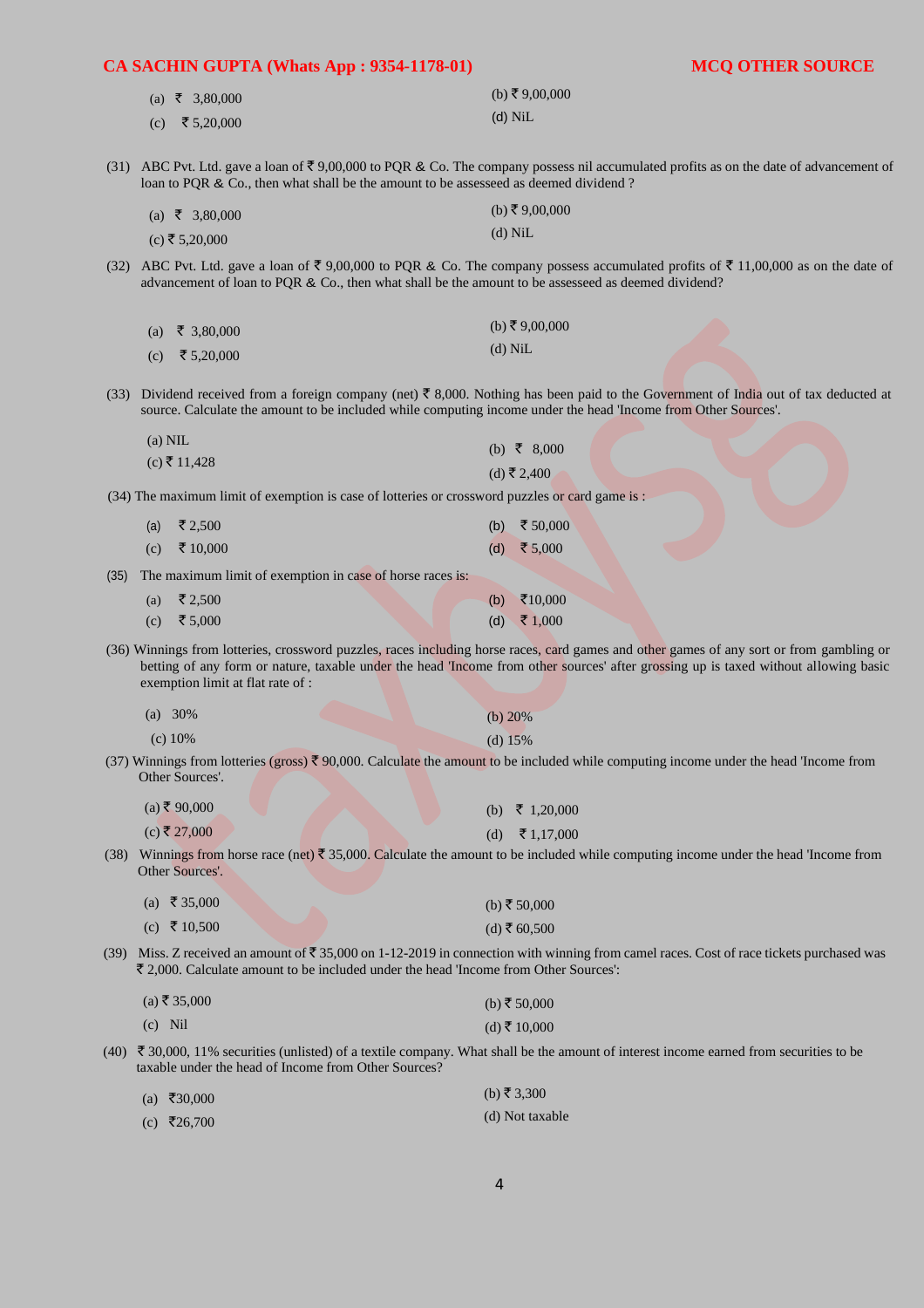(41) An assessee received an income of  $\overline{\mathfrak{S}}$  9,000 as interest on securities of a listed paper manufacturing company. What shall be the amount of interest income earned from securities to be taxable under head Income from Other Sources?

| (a) ₹ 9,000 | (b) ₹ 10,000    |
|-------------|-----------------|
| (c) ₹8,100  | (d) Not taxable |

(42) Rashmi received rent of  $\bar{\tau}$  60,000 from letting a residential building (in Mumbai) along with plant and machinery (letting out building is inseparable from letting of plant and machinery). She expended  $\bar{\tau}$  6,000 for repairs and insurance of the buildings and plant and machinery. The WDV of building was  $\bar{\tau}$  2,00,000 as on 1-4-2019 and the plant and machinery was purchased on 9<sup>th</sup> May 2019 for  $\bar{\mathfrak{c}}$  20,000. Amount taxable is :

| (a) ₹ 54,000 | (b) ₹ 41,000 |
|--------------|--------------|
| (c) ₹ 60,000 | (d) ₹ 44,000 |

(43) If interest on securities is received after deduction of tax at source then the amount to be included in the total income is:

| (a) Gross interest           | (b) Net interest  |
|------------------------------|-------------------|
| (c) No amount to be included | (d) None of these |

(44) Sum received under a Keyman insurance policy including bonus received by Keyman who is not an employee shall be taxable

| under the head:                         |                                |
|-----------------------------------------|--------------------------------|
| (a) Income from other sources           | (b) Income from house property |
| (c) Income from Rusiness and profession | (d) Any of the above           |

(c) Income from Business and profession

# **TAXABILITY OF GIFTS**

(45) Akash received a gift of  $\overline{\phantom{0}} 35,000$  each on 22th May, 2019 from his three friends. The amount chargeable to tax in this case would be \_ (Dec. 2014) would be \_ *(Dec. 2014)* 

| (a) ₹ 50,000 |  |  | (b) $\bar{x}1,05,000$ |
|--------------|--|--|-----------------------|
| $(c)$ Nil    |  |  | (d) ₹55,000           |

(46) Cash gifts exceeding \_\_\_ shall be chargeable under the head income from other sources:

| (a) ₹ 5,000  |  | (b) ₹ 20,000 |
|--------------|--|--------------|
| (c) ₹ 50,000 |  | (d) ₹25,000  |

(47) The taxability of gift shall not apply if this gift is received from:

| (a) Relative              | (b) Local authority |
|---------------------------|---------------------|
| (c) By way of inheritance | (d) All of these    |

(48) Mrs. X received the following gifts during the year. Which gifts shall be included in computing the income from other sources?

| (a) Gift of ₹ 26,000 from her employer.                      | (b) Gift of $\bar{\xi}$ 21,000 on 1 <sup>st</sup> December from her mother's<br>friend.            |
|--------------------------------------------------------------|----------------------------------------------------------------------------------------------------|
| (c) Gift of $\bar{\xi}$ 1.21.000 from her husband's brother. | (d) Gift of $\bar{\mathfrak{c}}$ 60,000 on 25 <sup>th</sup> November from her<br>father's brother. |

(49) Mrs. X received the following gifts during the year. Which gifts shall not be included in computing the income from othe r sources?

| (a) | Scholarship of ₹1,20,000 from a charitable<br>institution registered under section 12AA. | (h) | Gifts of $\bar{\xi}$ 51,000 each received from her four<br>friends on the occasion of her marriage on 21 st<br>October. |
|-----|------------------------------------------------------------------------------------------|-----|-------------------------------------------------------------------------------------------------------------------------|
|     | (c) Gift of $\bar{\tau}$ 1,41,000 from her husband's brother.                            |     | (d) All of the above.                                                                                                   |

(50) Which of the following income will be taxable as income from other sources - (*June, 2015)* 

- (a) Purchase of house from husband for (b) Purchase of painting from registered dealer inadequate consideration at invoice value less than fair market value
- (c) Cash gift from a non-resident friend on (d) All of the above. marriage anniversary
	-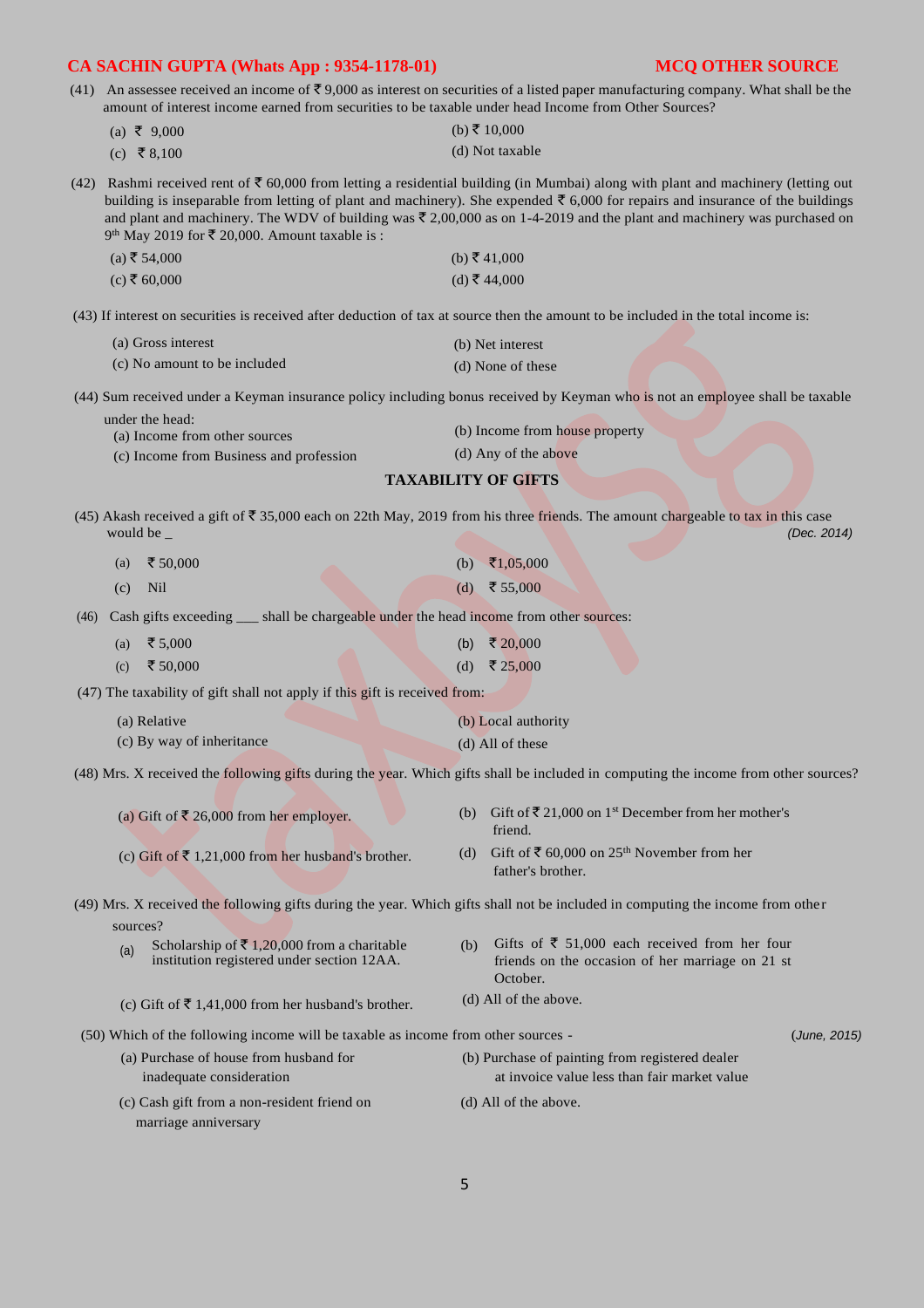|      | amount?                                                                                                                                                                                                                              | (51) Riya received gift of jewellery, fair market value of which is $\bar{\mathfrak{c}}$ 3,00,000 on 17 <sup>th</sup> October from her fiancee. What will be the taxable |
|------|--------------------------------------------------------------------------------------------------------------------------------------------------------------------------------------------------------------------------------------|--------------------------------------------------------------------------------------------------------------------------------------------------------------------------|
|      | $(a)$ Nil                                                                                                                                                                                                                            | (b) ₹ 3,00,000                                                                                                                                                           |
|      | $(c)$ ₹ 2,50,000                                                                                                                                                                                                                     | (d) ₹ 50,000                                                                                                                                                             |
| (52) |                                                                                                                                                                                                                                      | Mahesh received a watch worth $\bar{\tau}$ 60,000 from his cousin grandfather (brother of his grandfather). What will be the taxable amount?                             |
|      | $(a)$ Nil                                                                                                                                                                                                                            | (b) ₹ $60,000$                                                                                                                                                           |
|      | $(c)$ ₹ 10,000                                                                                                                                                                                                                       | $(d)$ ₹ 50,000                                                                                                                                                           |
| (53) | If A receives $\bar{\xi}$ 31,000 from B and $\bar{\xi}$ 20,000 from C, then, what will be the taxable amount ?                                                                                                                       |                                                                                                                                                                          |
|      | $(a)$ Nil                                                                                                                                                                                                                            | (b) ₹ 1,000                                                                                                                                                              |
|      | $(c)$ ₹ 51,000                                                                                                                                                                                                                       | (d) ₹ 50,000                                                                                                                                                             |
| (54) |                                                                                                                                                                                                                                      | Suresh received a share of $\bar{\xi}$ 60,000 from his cousin grandfather (brother of his grandfather). What will be the taxable amount?                                 |
|      | $(a)$ Nil                                                                                                                                                                                                                            | ₹60,000<br>(b)                                                                                                                                                           |
|      | $(c)$ ₹ 10,000                                                                                                                                                                                                                       | ₹50,000<br>(d)                                                                                                                                                           |
| (55) | Nita received a gift from his sister in Netherlands of $\bar{\tau}$ 2,50,000. What will be the taxable amount?                                                                                                                       |                                                                                                                                                                          |
|      | Exempt<br>(a)                                                                                                                                                                                                                        | (b) ₹ 2,50,000                                                                                                                                                           |
|      | (c) ₹ 2,00,000                                                                                                                                                                                                                       | (d) ₹ 50,000                                                                                                                                                             |
| (56) | Ram received ₹ 70,000 from his friend on the occasion of his birthday.                                                                                                                                                               |                                                                                                                                                                          |
|      | (a) The entire amount of ₹70,000 is taxable                                                                                                                                                                                          | (b) ₹ 20,000 is taxable                                                                                                                                                  |
|      | (c) The entire amount is exempt                                                                                                                                                                                                      | (d) None of the above.                                                                                                                                                   |
| (57) | Hema received a cash gift of $\bar{\tau}$ 80,000 from her friend on her 25 <sup>th</sup> wedding anniversary. Amount taxable is :                                                                                                    |                                                                                                                                                                          |
|      | (a) Exempt                                                                                                                                                                                                                           | (b) ₹ 80,000                                                                                                                                                             |
|      | $(c)$ ₹ 30,000                                                                                                                                                                                                                       | $(d)$ ₹ 50,000                                                                                                                                                           |
|      |                                                                                                                                                                                                                                      | (58) Gift of ₹ 5,00,000 received on 10 <sup>th</sup> July, 2019 through account payee cheque from a non-relative regularly assessed to income-tax, is -                  |
|      | (a) A capital receipt not chargeable to tax                                                                                                                                                                                          | (b) Chargeable to tax as income from other sources                                                                                                                       |
|      | (c) Chargeable to tax as business income                                                                                                                                                                                             | (d) Exempt upto ₹ 50,000 and balance chargeable to<br>tax as income from other sources.                                                                                  |
|      | taxable amount -                                                                                                                                                                                                                     | (59) Mr. A received cash gift worth $\bar{\xi}$ 55,000 from his grandfather's brother, on the occasion of the marriage of his son. What will be the                      |
|      | (a) ₹ 55,000                                                                                                                                                                                                                         | $(b)$ Nil                                                                                                                                                                |
|      | (c) ₹ 50,000                                                                                                                                                                                                                         | (d) ₹5,000                                                                                                                                                               |
| (60) |                                                                                                                                                                                                                                      | Mr. X received a Watch worth $\bar{\xi}$ 55,000 from his employer on the occasion of his birthday. What will be the tax consequences?                                    |
|      | (a) ₹ 55,000 taxable in the hand of X, as income from<br>salaries                                                                                                                                                                    | (b) ₹ 55,000 taxable in the hands of X, as Busines income.                                                                                                               |
|      | (c) ₹ 55,000 taxable, as income from other sources                                                                                                                                                                                   | (d) None of these                                                                                                                                                        |
|      | (61) On 5 <sup>th</sup> February, 2020 Raj gets a gift of motor car from a relative Mahesh. Fair market value of the car is $\bar{\tau}$ 3,60,000. The<br>amount taxable in the hands of Raj under section $56(2)(\n{\rm vii})$ is - | (Dec. 2012)                                                                                                                                                              |
|      | $(a)$ ₹ 3,60,000                                                                                                                                                                                                                     | (b) ₹ 3,10,000                                                                                                                                                           |
|      | $(c)$ Nil                                                                                                                                                                                                                            | (d) ₹ 50,000                                                                                                                                                             |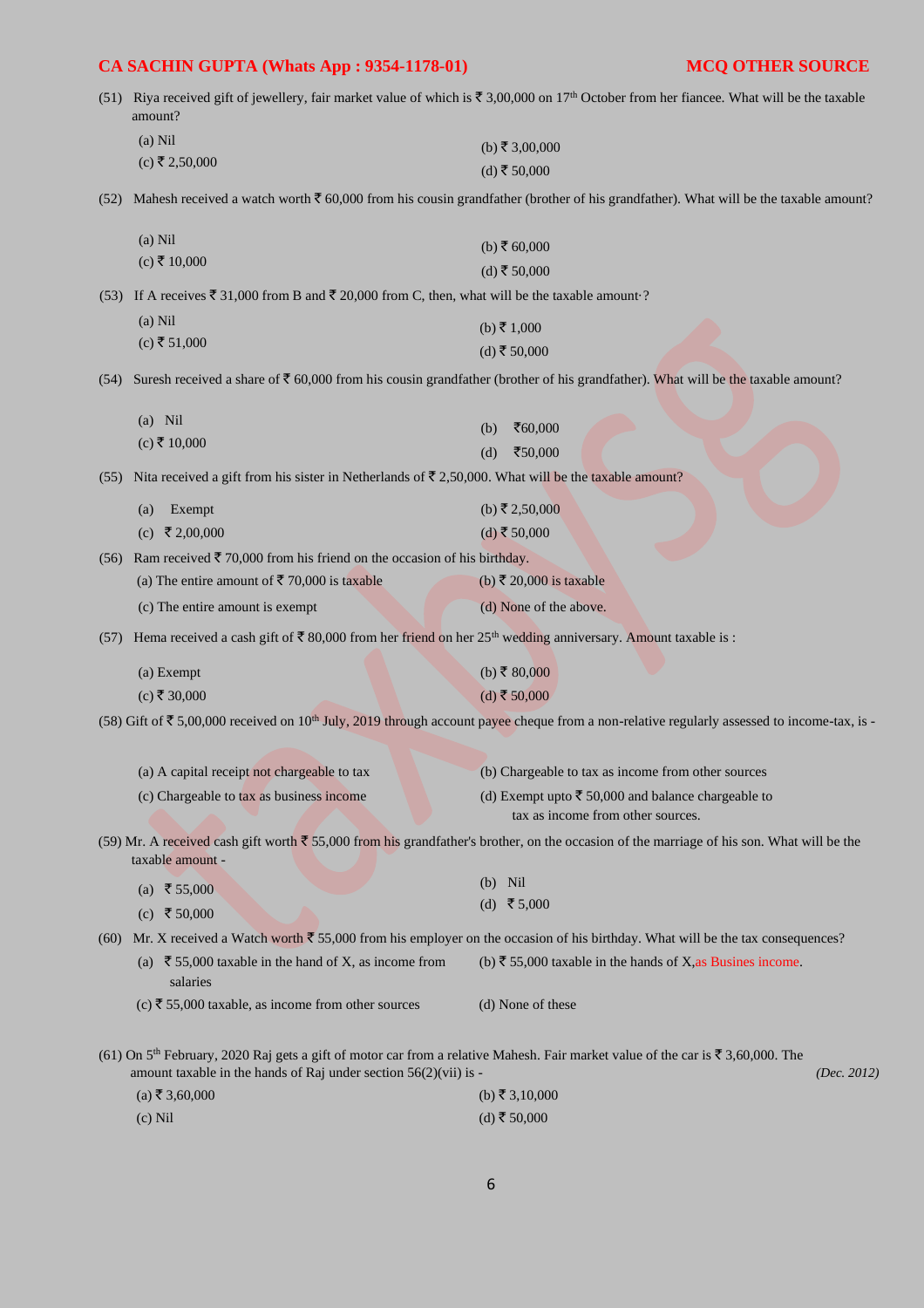| (62) |                                                                                                               | X & Co. received a gift of 900 shares of ABC Pvt. Ltd. at a consideration of $\bar{\ell}$ 1,60,000. The aggregate fair market value of shares is                                                                                                                                                        |
|------|---------------------------------------------------------------------------------------------------------------|---------------------------------------------------------------------------------------------------------------------------------------------------------------------------------------------------------------------------------------------------------------------------------------------------------|
|      | ₹ 2,30,000. What will be the taxable amount under the head Income from Other Sources?<br>$(a)$ Nil            |                                                                                                                                                                                                                                                                                                         |
|      | $(c)$ ₹70,000                                                                                                 | (b) ₹ 50,000                                                                                                                                                                                                                                                                                            |
|      |                                                                                                               | (d) ₹ 1,60,000                                                                                                                                                                                                                                                                                          |
| (63) | Calculate the amount to be considered as income in hands of XYZ Pvt. Ltd. as per section 56(2).               | XYZ Pvt. Ltd. issued 1,00,000 shares. The face value of shares is $\bar{\xi}$ 200, Fair Market value $\bar{\xi}$ 190 and issue price $\bar{\xi}$ 210.                                                                                                                                                   |
|      | $(a)$ Nil                                                                                                     | (b) ₹ 20,00,000                                                                                                                                                                                                                                                                                         |
|      | $(c)$ ₹ 10,00,000                                                                                             | $(d)$ ₹ 5,00,000                                                                                                                                                                                                                                                                                        |
|      | income in hands of XYZ Pvt. Ltd. as per section $56(2)$ (viib).                                               | (64) If in the above case, face value of shares is $\bar{\xi}$ 200, Fair Market value $\bar{\xi}$ 190 and issue price $\bar{\xi}$ 198. Calculate the amount to be considered as                                                                                                                         |
|      | $(a)$ Nil                                                                                                     | (b) ₹ 20,00,000                                                                                                                                                                                                                                                                                         |
|      | $(c)$ ₹ 10,00,000                                                                                             | (d) ₹ 5,00,000                                                                                                                                                                                                                                                                                          |
|      | Calculate the amount to be considered as income in hands of ABC Pvt. Ltd. as per section 56(2).               | (65) ABC Pvt. Ltd. issued 1,00,000 shares. The face value of shares is ₹ 200, Fair Market value ₹ 220 and issue price ₹ 230.                                                                                                                                                                            |
|      | $(a)$ Nil                                                                                                     | (b) ₹ 20,00,000                                                                                                                                                                                                                                                                                         |
|      | $(c)$ ₹ 10,00,000                                                                                             | (d) ₹ 5,00,000                                                                                                                                                                                                                                                                                          |
|      | shares was of $\bar{\xi}$ 4,50,000. What will be the taxable amount under the head Income from Other Sources? | (66) XYZ Pvt. Ltd. issued shares. Mr. R, resident of India, purchased the shares at a consideration of $\zeta$ 5,00,000. The fair market value of such                                                                                                                                                  |
|      | $(a)$ Nil                                                                                                     | (b) ₹ 50,000                                                                                                                                                                                                                                                                                            |
|      | $(c)$ ₹ 4,50,000                                                                                              | $(d)$ ₹ 5,00,000                                                                                                                                                                                                                                                                                        |
| (67) | ₹ 5,000. His income from other sources is -                                                                   | Sandep received the following income during financial year 2019-20 : Director's fees $\bar{\xi}$ 5,000, income from agricultural land in Pakistan<br>₹ 15,000, rent from let-out of land in Jaipur ₹ 20,000, Interest on deposit with HDFC Bank ₹ 1,000 and dividend from Indian company<br>(Dec. 2014) |
|      | (a) ₹ 41,000                                                                                                  | ₹ 46,000<br>(b)                                                                                                                                                                                                                                                                                         |
|      | (c) ₹ 31,000                                                                                                  | ₹ 26,000<br>(d)                                                                                                                                                                                                                                                                                         |
|      | (68) Rishi received the following gifts during the previous year:                                             |                                                                                                                                                                                                                                                                                                         |
|      | (i) ₹ 50,000 from his employer                                                                                |                                                                                                                                                                                                                                                                                                         |
|      | (ii) ₹ 1,00,000 from mother's sister                                                                          |                                                                                                                                                                                                                                                                                                         |
|      | (iii) ₹ 10,000 from his friend on the occasion of his marriage                                                | $(iv)$ $\bar{\tau}$ 60,000 in the form of scholarship from a registered charitable trust. The amount of taxable gift under the head 'income from other                                                                                                                                                  |
|      | sources' is                                                                                                   |                                                                                                                                                                                                                                                                                                         |
|      | $(a)$ Nil                                                                                                     | (June 2016)                                                                                                                                                                                                                                                                                             |
|      | $(c)$ ₹ 1,50,000                                                                                              | (b) ₹ $50,000$                                                                                                                                                                                                                                                                                          |
|      |                                                                                                               | $(d)$ ₹ 2,10,000                                                                                                                                                                                                                                                                                        |
| (69) | determined at $\bar{\tau}$ 11 per share. The tax implication of the transaction is -                          | Easy(Pvt.) Ltd. issued 10,000 equity shares to Paresh at $\bar{\tau}$ 18 per share when the fair market value of each share was<br>(June 2016)                                                                                                                                                          |
|      | (a) ₹ 70,000 taxable as income for Easy (Pvt.) Ltd                                                            | (b) ₹ 20,000 taxable as income Paresh                                                                                                                                                                                                                                                                   |
|      | (c) ₹ 10,000 taxable as income for Paresh                                                                     | $(d)$ Nil                                                                                                                                                                                                                                                                                               |
|      |                                                                                                               | <b>DEDUCTIONS IN COMPUTING INCOME FROM OTHER SOURCES</b>                                                                                                                                                                                                                                                |
|      | (70) Interest on compensation/enhanced compensation shall _                                                   |                                                                                                                                                                                                                                                                                                         |
|      | (a) be taxable in the year of receipt.                                                                        | (b) be taxable in the year of accrual.                                                                                                                                                                                                                                                                  |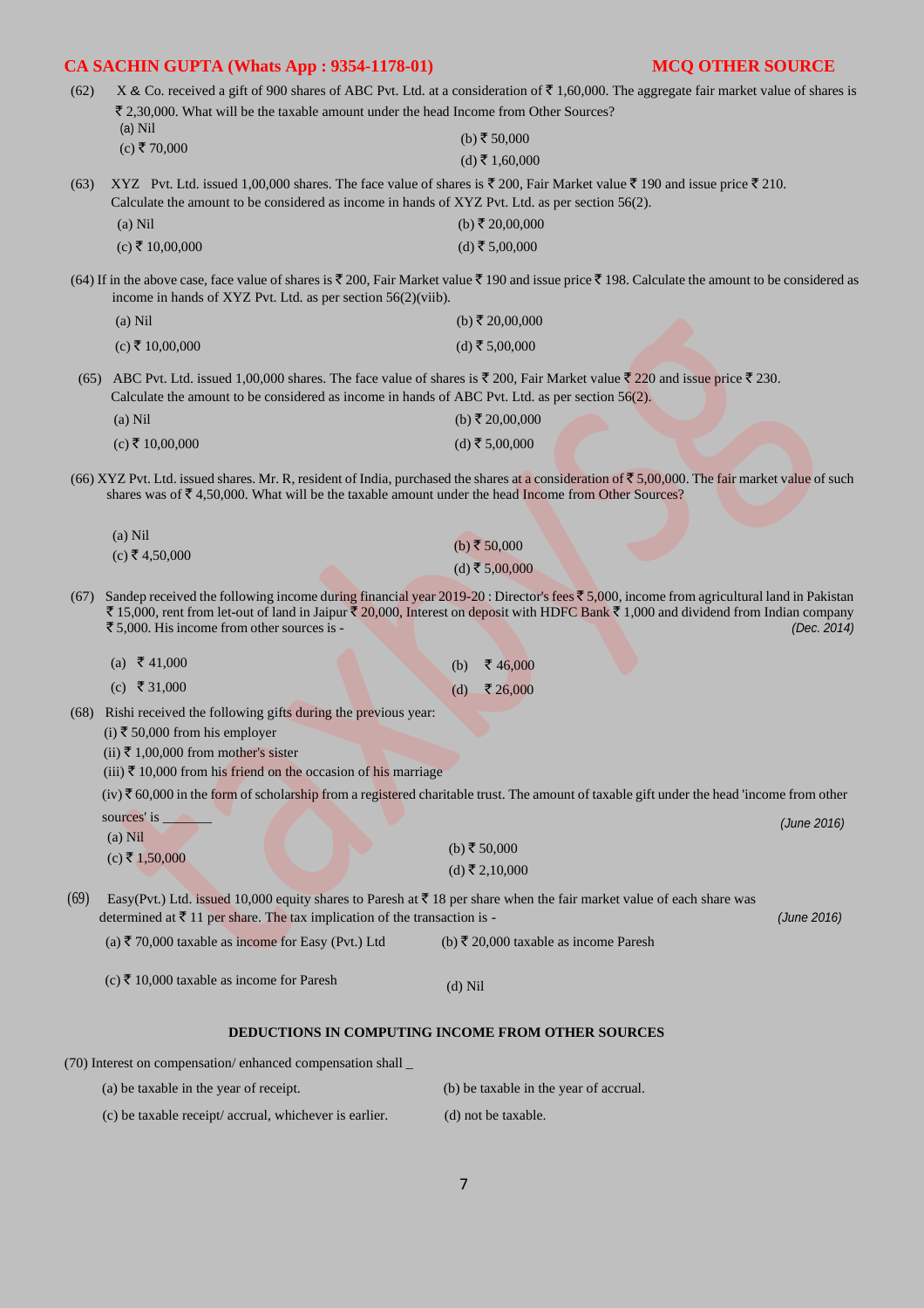(71) Sarthank has received a sum of  $\overline{5}$  3,40,000 as interest on enhanced compensation for compulsory acquisition of land by State Government in May, 2019, of this, only  $\bar{\tau}$  12,000 pertains to the current year and the rest pertains to earlier years. The amount chargeable to tax for the assessment year 2020-21 would be - *(June, 2015)* 

| $(a)$ ₹ 12,000   | (b) ₹ 6,000    |
|------------------|----------------|
| $(c)$ ₹ 3,40,000 | (d) ₹ 1,70,000 |

(72) Fixed deduction available in respect of income of interest on compensation/ enhanced compensation shall be:

| (a) 50%   | (b) $30\%$ |
|-----------|------------|
| $(c)$ Nil | $(d)$ 100% |

(73) Assessee received interest on enhanced compensation of  $\overline{5}$  50,000 as per court decree in December 2019 by Mr. Yogi. Out of the said amount a sum of  $\overline{5}$  35,000 relates to preceding financial years. The taxable income is:

| (a) ₹25,000 | (b) ₹15,000  |
|-------------|--------------|
| (c) ₹17,500 | (d) ₹ 35,000 |

(74) Incomes taxable under the head of Income from Other Sources are:

(a) Interest on bank deposits and loans. (b) Interest on foreign Government securities.

(c) Agricultural income received from outside India (d) All of the above.

(75) Which of the following income is not taxable under the head income from other sources?

|                                     | (b) Income from sub letting.                      |
|-------------------------------------|---------------------------------------------------|
| (a) Income from letting of Building | (d) Commission received by the director on giving |
| (c) Director's fees.                | bank guarantee for the company.                   |

(76) Royalty received from a publisher by Nisha was of  $\bar{\xi}$  42,700. She spent  $\bar{\xi}$  2,700 on books, stationery, typing, etc. Calculate the amount of income chargeable to tax under head Income from other sources?

| (a) Exempt   |  | (b) ₹42,700 |
|--------------|--|-------------|
| (c) ₹ 40,000 |  | (d) ₹ 2,700 |

(77) Mr. Ram was earning income from sub-letting of motor car to his friend. Such income shall be taxable under which head of income?

|             | (a) Income from other sources                              | (b) Income from house property |                                                 |             |
|-------------|------------------------------------------------------------|--------------------------------|-------------------------------------------------|-------------|
|             | (c) Income from Business and profession                    | (d) Any of the above           |                                                 |             |
|             | (78) The amount deductible from family pension is upto -   |                                |                                                 | (Dec. 2014) |
| (a)         | ₹ 15,000 or $1/3^{rd}$ of family pension whichever is less | is less                        | (b) ₹ 15,000 or 1/2 of family pension whichever |             |
| (c)<br>less | ₹ 10,000 or $1/3^{rd}$ of family pension whichever is      | (d) No deduction.              |                                                 | A           |

(79) Ms. Sushila is in receipt for family pension of  $\bar{\mathfrak{F}}$  15,000 p.m. during 2019-20. Income chargeable to tax for assessment year 2020-21 of Ms. Sushila is\_\_\_\_\_\_\_\_\_\_\_\_ *(Dec. 2015)* 

| (a) ₹ 1,80,000 | (b) ₹ 1,20,000 |
|----------------|----------------|
| (c) ₹ 1,65,000 | $(d)$ Nil.     |

(80) **X** took a house on lease for 10 years and let it further to a tenant for his residence at a monthly rent of  $\overline{\epsilon}$  2,400. He incurred following expenses during year: Lease rent:  $\bar{\zeta}$  1000 p.m., Salary of Watchman :  $\bar{\zeta}$  200 p.m. and Interest on loan taken to pay for acquisition of lease :  $\overline{\mathfrak{Z}}$  200 p.m. Compute income chargeable under head Income from other sources?

 $\overline{0}$ 

| $(a)$ ₹ 12,000 | (b) $\zeta$ 28.8 |
|----------------|------------------|
| $(c)$ ₹ 16,800 | $(d)$ Nil        |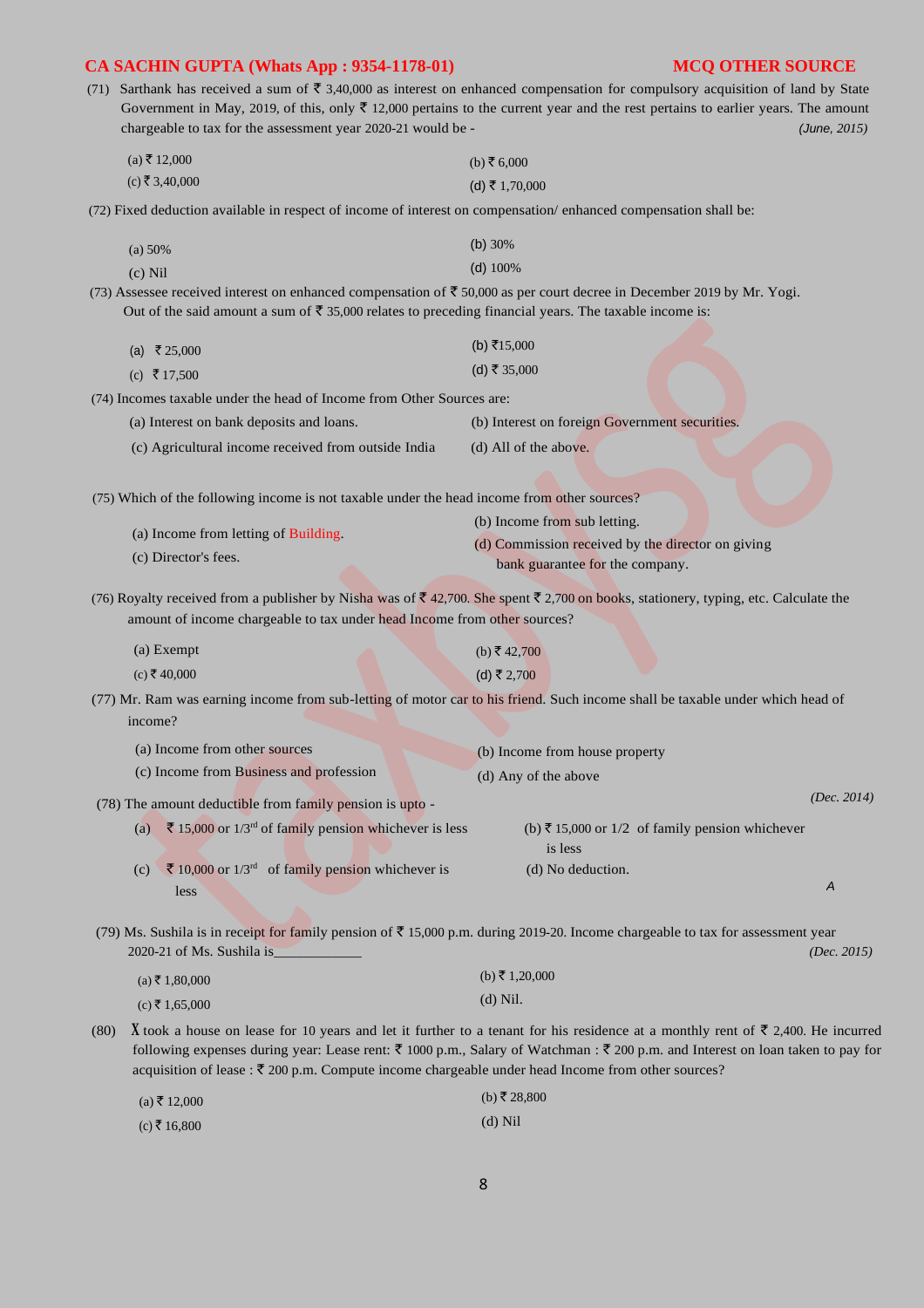|         | $(81)$ What is the taxability of dividend income under section $2(22)(a)$ to $2(22)(d)$ in hands of shareholders?           |                                           |                                                                                                                                                                                         |
|---------|-----------------------------------------------------------------------------------------------------------------------------|-------------------------------------------|-----------------------------------------------------------------------------------------------------------------------------------------------------------------------------------------|
|         | (a) Dividend tax $\in$ 12.5%                                                                                                |                                           | (b) Exempt u/s 10(34) upto ₹ 10,00,000.                                                                                                                                                 |
|         | (c) Dividend tax $\omega$ 12.5% + Surcharge + HEC                                                                           |                                           | (d) None of these                                                                                                                                                                       |
|         | (82) What is the taxability of dividend income under section $2(22)(a)$ to $2(22)(d)$ in hands of company?                  |                                           |                                                                                                                                                                                         |
|         | (a) Dividend distribution tax $\infty$ 15%                                                                                  |                                           | (b) Exempt                                                                                                                                                                              |
|         | (c) Dividend distribution tax $\infty$ 15% on the gross<br>amount of dividends $+12\%$ Surcharge $+4\%$ HEC                 |                                           | (d) None of these                                                                                                                                                                       |
|         |                                                                                                                             |                                           | (83) Company is liable to pay dividend distribution tax under section 115-0 @ 15% on the gross amount of dividends + 12% Surcharge                                                      |
|         | (a) Gross                                                                                                                   |                                           | (b) Either A or B depending on situation                                                                                                                                                |
|         | $(c)$ Net                                                                                                                   |                                           | (d) Expected                                                                                                                                                                            |
|         | $(84)$ What is the taxability of dividend income under section $2(22)(e)$ in the hands of company?                          |                                           |                                                                                                                                                                                         |
|         | (a) Dividend tax $@15\%$                                                                                                    |                                           | (b) Taxable                                                                                                                                                                             |
|         | (c) Not Taxable                                                                                                             |                                           | (d) Dividend tax $\omega$ 20% + 12%Surcharge + 4%HEC                                                                                                                                    |
|         | $(85)$ What is the taxability of dividend income under section $2(22)(e)$ in the hands of shareholder?                      |                                           |                                                                                                                                                                                         |
|         | (a) Exempt $u/s$ 10(34)                                                                                                     |                                           | (b) Not Taxable                                                                                                                                                                         |
|         | (c) Taxable                                                                                                                 |                                           | (d) None of these                                                                                                                                                                       |
|         | (86) Interim Dividend declared by a company is accrued in which of the following year?                                      |                                           |                                                                                                                                                                                         |
|         | (a) Previous year in which it is declared.                                                                                  |                                           | (b) Previous year in which it is given.                                                                                                                                                 |
|         | (c) Financial year in which it is actually given.                                                                           |                                           | (d) None of these.                                                                                                                                                                      |
|         | (87) In which year dividend declared by a company or distributed or paid by it $u/s$ 2(22) is deemed to be the income?      |                                           |                                                                                                                                                                                         |
|         | (a) Previous year in which it is discussed.                                                                                 |                                           | (b) Previous year in which it is given.                                                                                                                                                 |
| (c)     | Previous year, in which it is so declared,<br>distributed or paid, as the case may be.                                      |                                           | (d) None of these.                                                                                                                                                                      |
|         | (88) "Specified foreign company" means:                                                                                     |                                           |                                                                                                                                                                                         |
| (a)     | Foreign company in which Indian company<br>capital of the company.                                                          |                                           | holds 26% or more in nominal value of the equity share (b) Foreign company in which Indian company<br>holds 51% or more in nominal value of the equity<br>share capital of the company. |
|         | (c) Company which is registered in India.                                                                                   |                                           | (d) None of these.                                                                                                                                                                      |
|         | (89) Dividend received by an Indian company from specified foreign companies shall be taxable at :                          |                                           |                                                                                                                                                                                         |
| (a)     | 15% + Surcharge 12% + HEC @ 4 %.<br>No deduction allowed in respect of any expenditure or<br>allowance under any provision. |                                           | (b) $15\%$ + Surcharge $12\%$ + HEC @ 4%.<br>Deduction allowed in respect of any expenditure or                                                                                         |
| (c)     | 10% +Surcharge 12% + HEC@ 4%.                                                                                               |                                           | allowance under any provision.                                                                                                                                                          |
|         | No deduction allowed in respect of any expenditure or                                                                       | (d) $10\%$ + Surcharge $12\%$ + HEC @ 4%. |                                                                                                                                                                                         |
|         | allowance under any provision.                                                                                              |                                           | Deduction allowed in respect of any expenditure or<br>allowance under any provision.                                                                                                    |
|         | should have the following minimum shareholding in such foreign company -                                                    |                                           | (90) In order to be entitled to concessional rate of tax for dividend received from a foreign company, the Indian company<br>(June, 2015)                                               |
| (a) 10% |                                                                                                                             | (b) $25%$                                 |                                                                                                                                                                                         |
| (c) 26% |                                                                                                                             | (d) $51%$                                 |                                                                                                                                                                                         |

(91) An assessee earned income of interest on securities amounting to  $\bar{c}$  65,000. He paid a reasonable sum of  $\bar{c}$  32,000 as commission to a banker for realising such interest on behalf of the assessee. Such amount of expenditure shall be: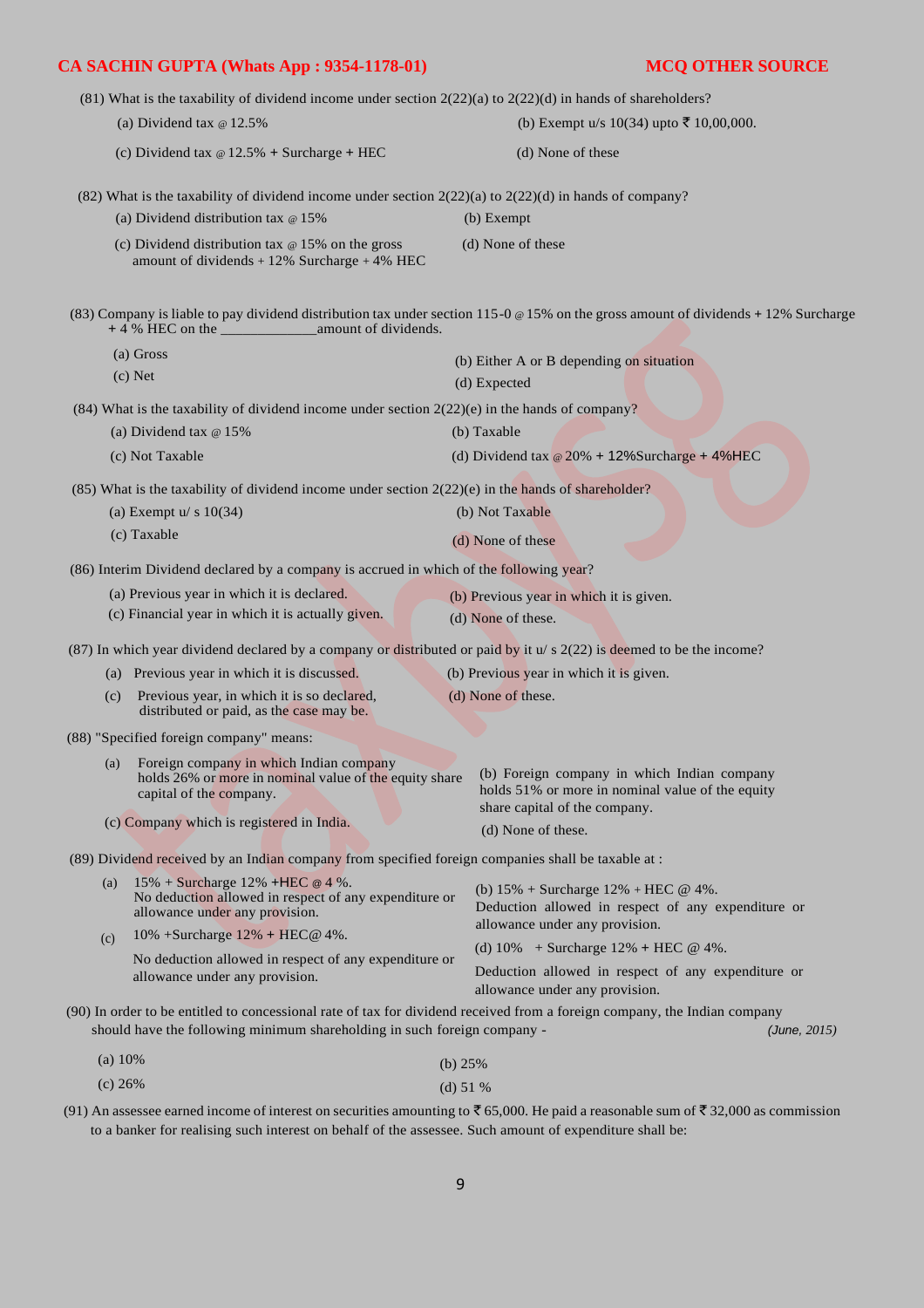| (a) Allowed                                                                     | (b) Disallowed       |
|---------------------------------------------------------------------------------|----------------------|
| (c) Partly allowed and partly disallowed                                        | (d) Any of the above |
| $(92)$ The deduction for family pension under section 57 can be determined as : |                      |

| (a) One third of the family pension | (b) ₹ 15,000             |
|-------------------------------------|--------------------------|
| (c) Lower of (a) or $(b)$           | (d) Higher of (a) or (b) |

(93) Family pension received by a widow of a member of the armed forces where the death of the member has occurred in the course of the operational duties in the circumstances and subject of prescribed conditions,is -

| (a) Exempt upto ₹. 3,00,000               | (b) Exempt upto ₹ 3,50,000    |
|-------------------------------------------|-------------------------------|
| (c) Totally exempt under section $10(19)$ | (d) Totally chargeable to tax |

(94) Family pension received by Mr. Ram from the Government of Madhya Pradesh was of  $\bar{\mathfrak{F}}$  15,000. Calculate the amount of income chargeable to tax under the head of income from other sources?

| (a) ₹ 15,000 | (b) ₹ 10,000 |  |
|--------------|--------------|--|
| (c) ₹ 5,000  | $(d)$ Nil    |  |

(95) X, a defence personnel, died in a war. His wife received the family pension of  $\overline{3}$  7,500 per month during the year 2019-20. Calculate the amount of income chargeable to tax under the head of income from other sources?

| (a) ₹ 90,000 | (b) ₹75,000 |
|--------------|-------------|
| (c) ₹ 15,000 | $(d)$ Nil   |

(96) If in the above case, B did not die in a war then calculate the amount of income chargeable to tax?

| (a) ₹ 90,000 | (b) ₹ 75,000 |
|--------------|--------------|
| (c) ₹ 15,000 | $(d)$ Nil    |

(97) Sanjay died on 23<sup>rd</sup> July, 2019 while being in Central Government service. In terms of rules governing his service, his widow Mrs. Sunder is paid a family pension of  $\overline{\tau}$  10,000 per month and dearness allowance of 40% thereof. Compute taxable income for the assessment year 2020-21.

| (a) ₹ 1,68,000 | (b) $\bar{\tau}$ 1,20,000 |
|----------------|---------------------------|
| (c) ₹ 1,53,000 | (d) ₹ 1,05,000            |

(98) Amounts that are not deductible while computing Income from Other Sources:

| Personal expenses of the assessee; Income tax | (b) All disallowances under section 40A. |
|-----------------------------------------------|------------------------------------------|
| paid by assessee.                             |                                          |

(c) Interest/ Salaries payable outside India on (d) All of the above. which tax has not been paid or deducted.

(99) Which of the following amount is not deductible while computing income from other sources?

(a) Any sum paid on account of income tax. (b) Any personal expenses of the assessee.

| (c) Any sum paid on account of wealth tax. | (d) All of the above |
|--------------------------------------------|----------------------|
|--------------------------------------------|----------------------|

(100) An assessee earned an income of  $\bar{\tau}$  65,000 from lottery. Expenditure incurred by him in regard to earn this income was of  $\bar{\tau}$  18,000. Deduction of such amount of expenditure shall be:

| (a) Allowed | (b) Disallowed |  |  |  |
|-------------|----------------|--|--|--|
|             |                |  |  |  |

- (c) Partly allowed and partly disallowed (d) Any of the above
- (101) The transaction whereby owner of securities transfers his securities to another person and such that the income of such security becomes due to such other person and the owner avoids tax thereon is known as :
	- (a) Bond Washing (b) Bonus stripping
	- (c) Dividend stripping (d) All of these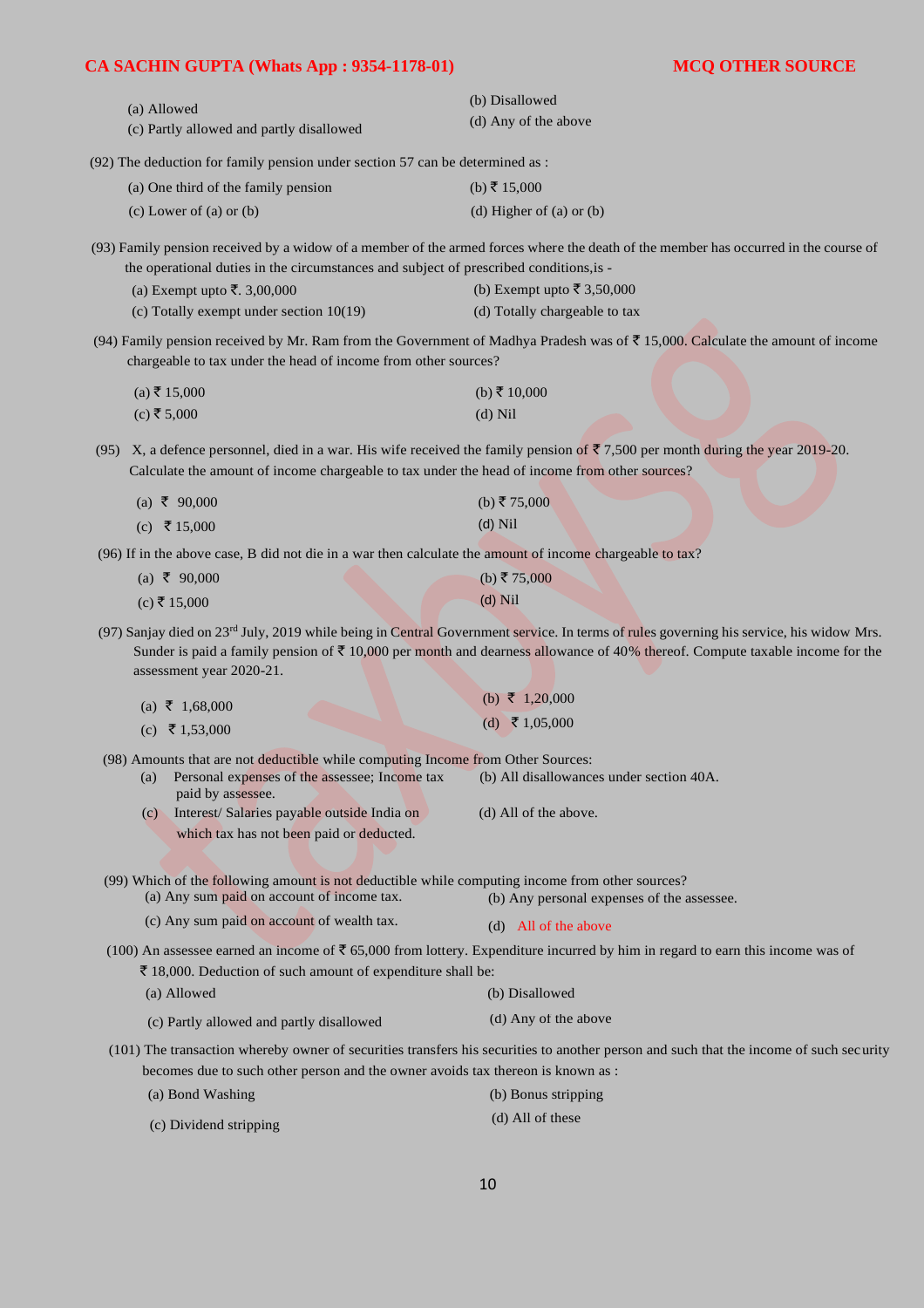|                                                                                                                                                                                                                                                                                                                                                                 |                                                                                                                                        | (102) Where any person buys/acquires any securities or unit within 3 months prior to record date, and sells/transfers the same within 3 months |  |  |  |  |
|-----------------------------------------------------------------------------------------------------------------------------------------------------------------------------------------------------------------------------------------------------------------------------------------------------------------------------------------------------------------|----------------------------------------------------------------------------------------------------------------------------------------|------------------------------------------------------------------------------------------------------------------------------------------------|--|--|--|--|
|                                                                                                                                                                                                                                                                                                                                                                 | (9 months in case of unit) after record date and the dividend income thereon is exempt, then, while computing his income chargeable to |                                                                                                                                                |  |  |  |  |
|                                                                                                                                                                                                                                                                                                                                                                 | tax, the loss, if any, arising to him on account of such purchase and sale shall be ignored to the extent of dividend or income from   |                                                                                                                                                |  |  |  |  |
|                                                                                                                                                                                                                                                                                                                                                                 | securities/unit. Such transaction made to avoid tax is known as:                                                                       |                                                                                                                                                |  |  |  |  |
|                                                                                                                                                                                                                                                                                                                                                                 | (a) Bond Washing                                                                                                                       | (b) Bonus stripping                                                                                                                            |  |  |  |  |
|                                                                                                                                                                                                                                                                                                                                                                 | (c) Dividend stripping                                                                                                                 | (d) All of these                                                                                                                               |  |  |  |  |
| (103) Chander purchased units of UTI worth $\bar{\xi}$ 15,46,000 on 1-5-2019. He received dividend of $\bar{\xi}$ 2,00,000 on such units on 1-6-2019 (Record<br>date: 31-5-2019). He sold the units on 31-11-2019 for ₹ 12,00,000. His other income under the head 'Capital Gains' is ₹ 10,00,000.<br>Compute his total income for the assessment year 2020-21. |                                                                                                                                        |                                                                                                                                                |  |  |  |  |
| (a)                                                                                                                                                                                                                                                                                                                                                             | ₹ 8,54,000                                                                                                                             | (b) ₹ 10,00,000                                                                                                                                |  |  |  |  |
| (c)                                                                                                                                                                                                                                                                                                                                                             | ₹13,46,000                                                                                                                             | $(d)$ Nil                                                                                                                                      |  |  |  |  |
| (104) Where any person buys/acquires any units within 3 months prior to record date; he is allotted bonus units thereon and he sells any of the<br>स्य कारण करने के साथ है। जिसका के साथ कारण करने के लिए साथ करने के लिए साथ करने की साथ करने की साथ करने की साथ                                                                                               |                                                                                                                                        |                                                                                                                                                |  |  |  |  |

original units within a period of 9 months after record date, while continuing to hold any of the bonus units, then, the loss, if any, arising to him on account of purchase and sale of original units shall be ignored in computing his total income and the loss so ignored shall be deemed to be the cost of purchase or acquisition of such bonus units as are held by him on the date of such sale. Such transaction made to avoid tax is known as :

| (a) Bond Washing       | (b) Bonus stripping |
|------------------------|---------------------|
| (c) Dividend stripping | (d) Allof these     |

(105) X received a royalty of  $\bar{\tau}$  1,00,000 from a book of stories written by him. He claimed  $\bar{\tau}$  12,000 as expenditure on stationery and typing. He let-out of his buildings along with plant, machinery and furniture for  $\bar{c}$  50,000 per month. He claimed the following expenses as deduction for this building - Insurance :  $\bar{\tau}$  10,000; repairs :  $\bar{\tau}$  15,000; depreciation:  $\bar{\tau}$  40,000. Interest credited to his recurring deposit account and cumulative time deposit account in post office were  $\bar{z}$  32,000 and  $\bar{z}$  48,000 respectively. Compute the income taxable.

| $(a)$ ₹ 6,55,000                                                                       | (b) ₹7,03,000     |
|----------------------------------------------------------------------------------------|-------------------|
| $(c)$ ₹7,80,000                                                                        | <b>Nil</b><br>(d) |
| (106) Compute income taxable under head income from other sources:                     |                   |
| Interest on bank saving deposits                                                       | ₹ 3,000           |
| Winnings from lotteries (net)                                                          | ₹ 35,000          |
| Interest on Post office savings bank account                                           | ₹ $5,000$         |
| ₹ 54,500<br>(a)                                                                        | ₹43,000<br>(b)    |
| ₹ 35,000<br>(c)                                                                        | ₹ Nil<br>(d)      |
|                                                                                        |                   |
| (107) Compute income taxable under head income from other sources:                     |                   |
| Dividend from shares of Indian company                                                 | ₹ 3,000           |
| Winnings from lotteries (net)                                                          | ₹70,000           |
| Rental Income of Plant and machinery                                                   | ₹51,000           |
| (a)<br>₹1,51,000                                                                       | (b)<br>₹1,21,000  |
| ₹1,54,000<br>(c)                                                                       | (d)<br>₹1,24,000  |
| $(108)$ Compute income taxable under head income from other sources received by Mr. X: |                   |
| Cash gift received from his brother on occasion of his marriage anniversary            |                   |
| Winnings from lotteries (net)                                                          |                   |
| Forfeited advance money received on occasion of transfer of capital asset              |                   |
|                                                                                        |                   |
| $(a)$ ₹1,96,000                                                                        | (b) ₹1,51,000     |
| $(c)$ ₹1,75,000                                                                        | $(d)$ ₹ 1,00,000  |

`75,000 ₹70,000 `51,000